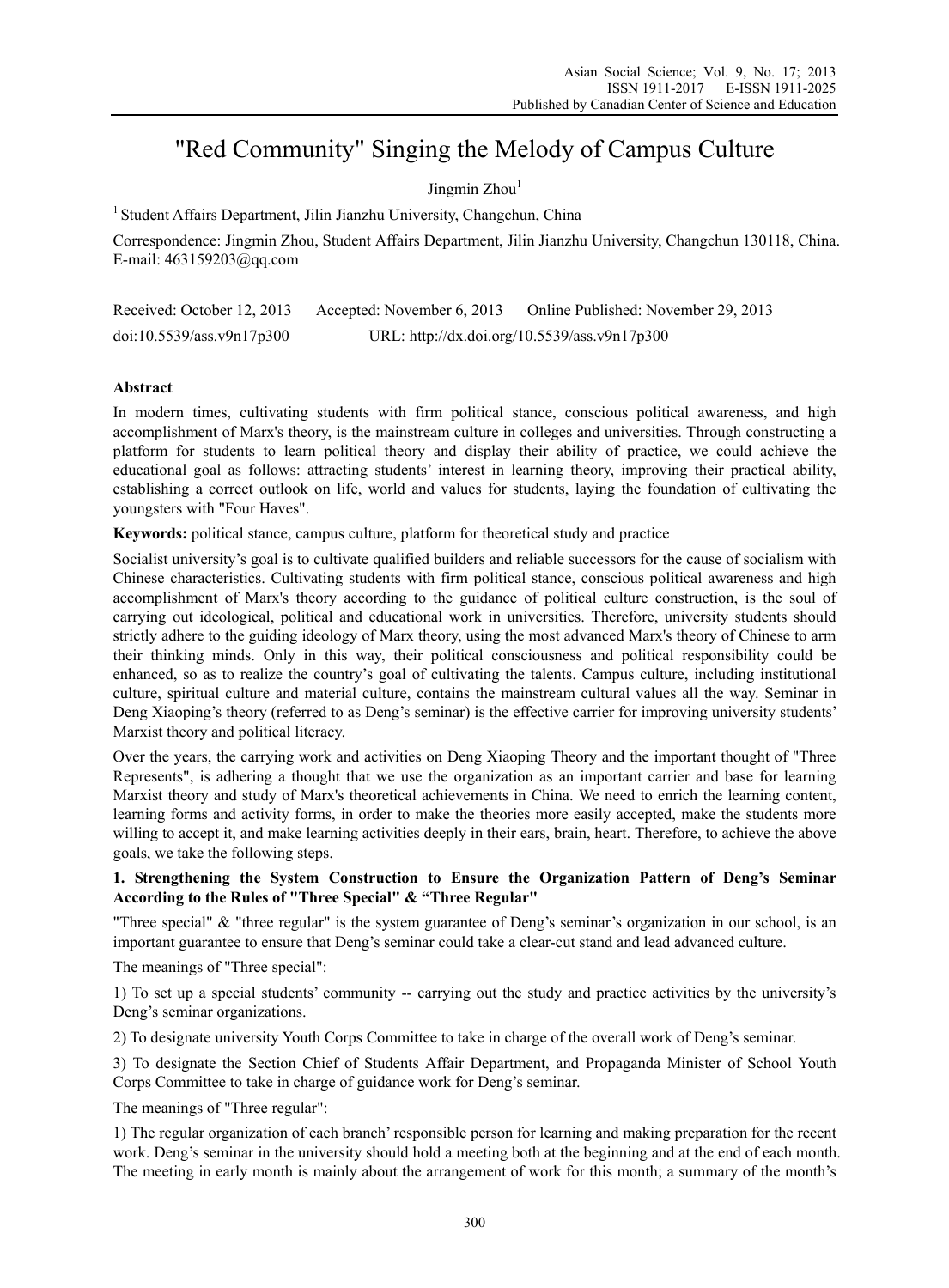work is the main topic in the meeting in the end of the month.

2) The inspection should be carried out regularly aiming at each branch's activities. After each working arrangement, each branch should establish project-planning in accordance with the requirements. The school Deng's seminar should inspect the branch's activities in accordance with their plan. At the same time, the branch need to give a timely report about their activity results and material.

3) To carry out research activities regularly in each branch of study. Through the forum, questionnaire etc., we could understand the thinking trend of seminar members, and get advice and suggestions for the construction of Deng's seminar.

At the same time, in order to make Deng's seminar be continued, long, full of profound connotation and rich characteristics of the times, the school will take Deng' research activities into the ideological and political education assessment system. Each branch should have a perfect system and sound organization. The activities planning should be available before Deng's seminar is carried out, authentic materials should be enough in the process of activities, and finally a summary of activities needs to be finished in the end of the activity. The development of the activities should use theory learning as the guidance, and focus on the improvement of students' ideological and moral quality. Acting as the carrier, the activities should enable students to deepen the understanding of theoretical learning.

## **2. Establishing the Core Guiding Ideology to Ensure the Deng' Seminar's Ideology and Culture According to the Rule of "Four Adhere To"**

1) Adhering to Deng Xiaoping's theory, the important thought of "Three Represents" and the scientific outlook on development, to promote the modernization and popularization of Chinese characteristic socialism. Using theoretical system of socialism with Chinese characteristics to arm the students' mind, to guide their practice behavior, and promote the ideological and political work, so as to ensure the right direction to the reform, operation and development of Deng's research activities.

2) Sticking to the developing direction of socialist advanced culture, and adhering to the rule of services for the students and for the spreading advanced culture. Adhere to rule that "the contention of a hundred schools of thought, all flowers bloom together". Don't stick to only one pattern in forms of activities, but keeping pace with the times, adhering to the unity of inheritance and innovation, promoting the main melody, advocating diverse, arming the people with scientific theories, guiding the people with correct public opinions, shaping people with lofty ideals, and inspiring them with excellent works, so as to lead the college students to form a positive attitude in learning, work and life and form a healthy and civilized way of life.

3) Adhering to the rule of "people-oriented", being close to reality, close to life, close to the students, play the important role of student community in the construction of campus culture. Adhere to conception that the culture communication in Deng's seminar is for the students, the development of Deng's seminar relies on the majority of students. All of the above aims at promoting development of the all-round youth, and cultivate them into the "Four Haves Youths" with ideal, moral and culture.

4) Adhering to the rule that we should put talent training in the first place of the work. The team is the foundation, and the talent is the key. Firmly establish the conception that talent is the first important resource. Through the excellent platform of Deng's seminar, we could accelerate the cultivation of students who have ability, political integrity, and innovative talent. Training system of good student cadre in Deng's seminar needs perfection, so that it could create favorable conditions for the appearance of outstanding student cadres to show themselves and display their talent.

## **3. Enriching Practical Activities to Ensure the Study of Deng's Theory Following the Rule of "Five Combination"**

"Five Combinations" is the learning style of Deng's seminar in our university. Reasonable learning style embodies the rich learning content and vivid process of activities. It is the experience characteristic of research practice in Deng's seminar.

1) Combine the learning and research of Deng's theory with learning of theory courses, so that the learning activities of students become not only systematic, but also flexible. Through all kinds of social practical activities, students could make implement and full use of theories that they learn from the traditional theory courses, so that the guiding role of theory learning will be played. In the summer social practical activities in three rural areas, students carried out a series of science education for the peasants, at the same time, they gave lessons for the children in the village, and talked with the children about the ideal and life. All of the actions laid a solid foundation for children to establish a correct outlook on life, world and values.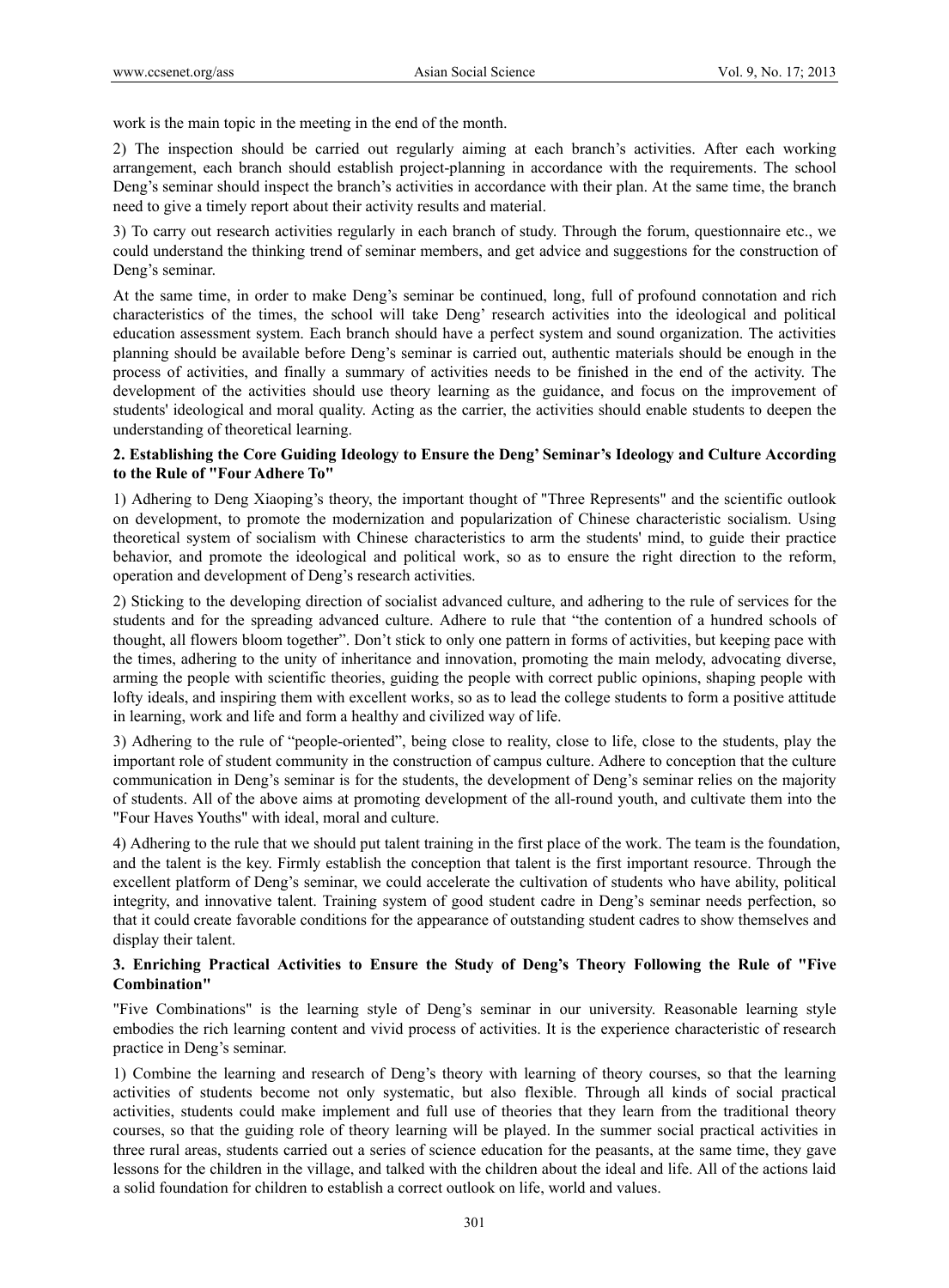2) Combine the learning of cultural knowledge in Deng's seminar closely with the ideological and moral cultivation. In university age, young people need to work hard to learn scientific and cultural knowledge, solid the theoretical foundation, improve the professional quality, and enrich their own connotation. At the same time, they should actively strengthen their ideological and moral cultivation, study the theoretical system of socialism with Chinese characteristics seriously, establish correct outlook on world, life and values firmly, have lofty ideal, cultivate noble sentiments, nurture the spirit of science, and establish devotional ambition for the country. Over the years, Deng's seminar organized the learning activities on the theory of socialism with Chinese characteristics, learning the scientific outlook on development. The in-depth theoretical study and a series of practical activities enhanced the expansion of the students' ideological consciousness. The theory of socialism with Chinese characteristics led them to the right path and established a lofty ideal. Through watching the movies "Tsien Hsueshen" and "The founding of a republic", the students' patriotism and the ideal of life education was strengthened; We Carried out the outstanding student presentations called "Inspire youths to achieve their dreams", sharing our real growth experience with students, using people and affairs around to educate and encourage the young students to achieve their dreams. The in-depth theoretical study and a series of practical activities enhanced the students' thoughts. The theory of socialism with Chinese characteristics led them to the right path, and it cultivated of the young students to establish lofty ideals. The theory helped students to establish a correct outlook on life, world and values, encouraging them to be clear about their goal of life, to shoulder the responsibilities and obligations of their era. The Deng research work was carried out effectively and deeply. A student named Wang Dong, an excellent member in Deng's seminar in our university, got a first-class scholarship in school five times in a row. In 2011 he won the provincial government scholarship; in 2012 won the honorary title "top ten students in Changchun City"; he has been repeatedly rated as "outstanding student leaders", "outstanding cadres" and so on. The members in Deng's seminar are all backbone in the class, and they play a positive role for the construction and development of the university.

3) Combine the Deng research studies with the promotion of patriotism as the core of the national spirit and reform and innovation as the core spirit of the times, which could motivate and inspire students $[1]$ . For a long time, when "the May  $4<sup>th</sup>$  movement", "the September  $18<sup>th</sup>$  movement", "the December  $9<sup>th</sup>$  movement" and other important anniversary comes, Deng's seminar must organize and guide the masses of members to carry out memorial activities. For example, we organized the thematic educational activities called "Carrying forward the spirit of the May 4<sup>th</sup> movement, transferring the dreams of youth"; we also organized a thematic activity called "The succession of martyrs behest, inheritance of patriotism" to visit martyrs' park in Changchun. We organized more than 400 Deng's members to visit Changchun cemetery of revolutionary martyrs. They made a vow before the people's Heroes' oath and presented a basket of flowers to cherish the memory of martyrs our valiant record; We organized students to visit the Palace Museum, so that students will not forget history, keep the Chinese nation's history of humiliation in mind; We organized some Deng's seminar members to watch a drama called "Sister Jiang", which may help them to learn the dauntless heroism of revolutionary heroes; In the review of the history, students realized that our happy life today is not won easily. It encouraged the students to strengthen their ideals and faith, to love the party and country, to study and work hard. In the future, they will return with honors to the society, not disgrace their historical mission from the era. We carried out the speech activity "My Chinese dream" in order to study and implement the spirit of the party's eighteen meeting deeply. It fully implements the party's educational policy, focusing on the fundamental task of "morality education", developing the Chinese Characteristic Socialist propaganda and education, guiding students to study hard and unremitting struggle in order to achieve the great "Chinese dream" that contains national prosperity, national rejuvenation and the well-being of the people. Through this activity, the majority of members of the Communist Youth League truly feel the contemporary young people's sense of responsibility and mission. It made youth members to connect their own mind with the national prosperity every hour and moment. The spirit of "China dream" influences every classmate, and it motivates every aspiring young people to be able to shoulder the responsibility and mission of national prosperity and strength.

4) Combine Deng's study and research with establishing the socialist concept of honor and disgrace, and guide the healthy development of students<sup>[1]</sup>. The study and research of Deng's theory should put the socialist concept of honor and Disgrace into educational practice of students' healthy development, so that students could have the experience, feeling, and improve their ideological and moral qualities. Therefore, we established an educational activities called "Fulfill the eight honors and eight disgraces, Setting up the civilized behaviors" in the school. The activity focuses on uncivilized phenomenon exists in society and in the school. Through the development of this activity, all the young students were inspired to establish good habits and improve their taste. In the 50 anniversary of the death of Comrade Lei Feng, Deng's seminar members made waves to learn from Lei Feng in our school. Deng's seminar organized a forum called "Learn and practice the spirit of Lei Feng". The members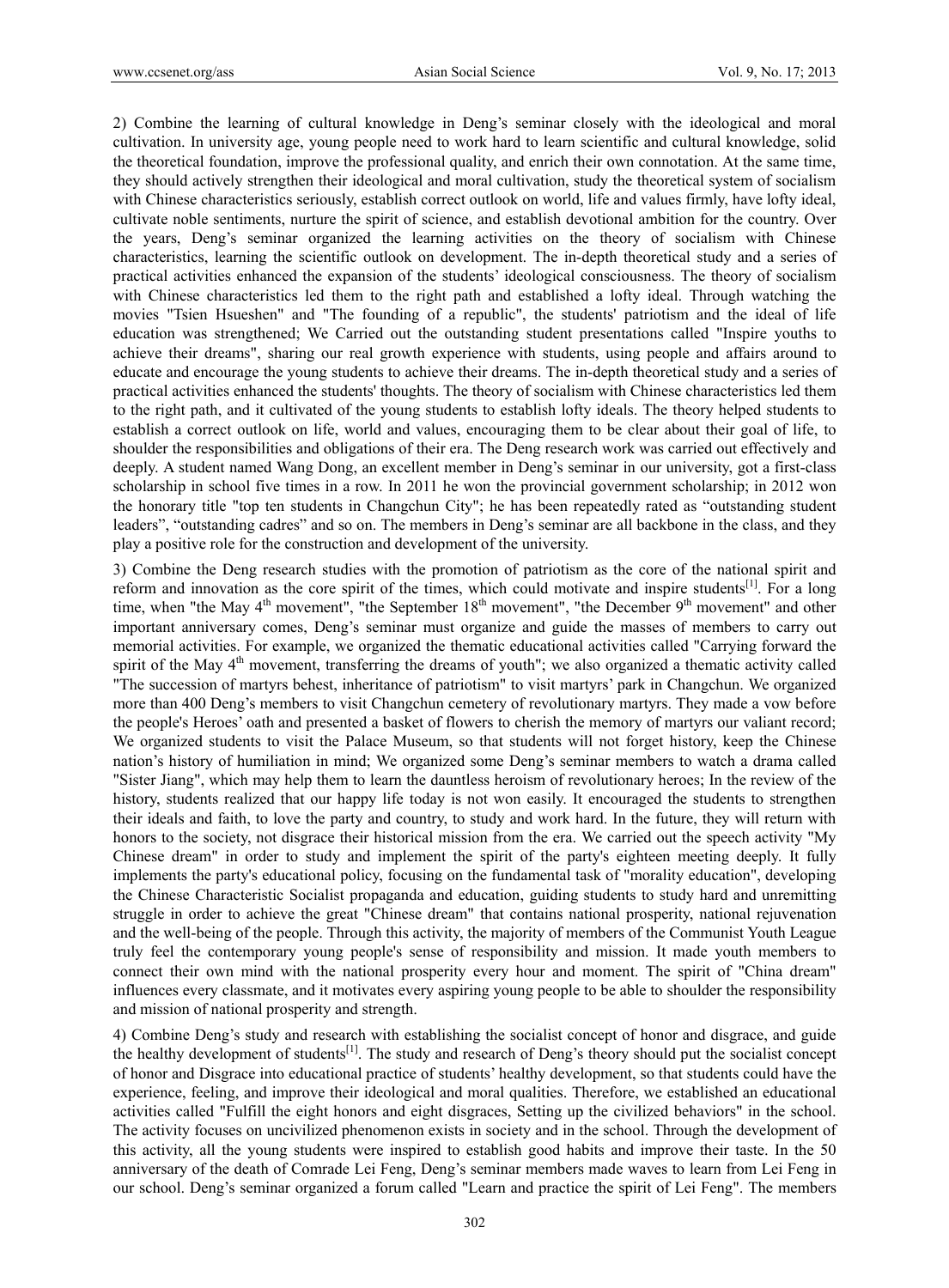had a more comprehensive understanding of the spirit of Lei Feng in the discussion. We also carried out activities as follows: showing love to the elderly in the nursing home, providing voluntary service in the community, cleaning the room, washing clothes and bedding for the elderly, making up missed classes for the children of poor families, and giving them some school supplies. What's more, the Deng's seminar organized members to do some compulsory work in the street, such as cleaning away the rubbish and sweeping the snow. They fulfilled Lei Feng's spirit with practical actions. Deng's seminar makes a clear value orientation. It formed an upsurge of studying about socialist basic values and norms of behavior in the majority of the members. It carried out a lot of activities, like visiting Changchun city orphanage, which helped members to cultivate the sense of social responsibility and guided the students to practice the socialist concept of honor and disgrace. The report of Party's Eighteen meeting put forward the call "Practice thrift and economy, oppose extravagance and waste", so we carried out an educational activity called "Practice thrift and economy, create a conservation oriented campus". The report of Party's eighteenth meeting considered the construction of ecological civilization as the key infrastructure construction, and proposed the call of building a beautiful China. In order to follow that, Deng's seminar in our school carried out an educational activity "building a harmonious and beautiful campus". It aims to education students to care for the environment, protect environment, beautify and construct the campus with their own hands. At the same time, the study, publicity and implementation of the eighteenth meeting's spirits was put forward to a new stage.

5) Combine the Deng's research activities closely with students' personality development. Chairman Hu Jintao put forward three general secretaries on university students. The basic requirements are to have both ability and political integrity, and comprehensive development. In the development of personal interests, expertise and potential, also in the process of dealing with the individual, collective, social relationship, students should keep their own personality to achieve the organic combination of thought growth, academic progress, and physical and mental health. The ultimate goal is to create compound talents for society<sup>[2]</sup>. We carried out many activities such as the speech contest, "Commemoration of the ninetieth anniversary of the CPC founding", calligraphy, painting and photography. Through the activities, students' personal talent and patriotic spirit were combined, their quality was improved, and the spirit of patriotism was cultivated.

Deng's seminar in our university actively carried out learning and discussion on the social core value system. We carried out educational activities to study the advanced deeds of moral character. We organized students to take part in a series of activities such as honesty education and legal education. At the same time, we strengthened the instruction for Deng's research branch to study and exchange from each other, so that students became willing to participate in the research activities. Moreover, many lower grade students were attracted to join in us. In recent years, Deng's research organizations continued to grow, and the number of members rose to over 6000 now from 3000 people in 2009. The seminar carried theoretical studies more than 600 times, and practical activities over 50 times. These activities brought very good effect. Students' sense of political responsibility was enhanced. They often go into the society to form a good atmosphere to serve the society, serve the people. A number of advanced collectives and individuals emerged, which received recognition and reward from the country, province and city many times.

Deng's seminar in Jilin Architecture University adhere to the rules of liberating thought, seeking truth from facts, keeping pace with the times, constantly promoting the Marx doctrine, Mao Zedong thought, Deng Xiaoping theory, the important thought of "Three Represents" and the scientific outlook on development. It insists on construction of the socialist core value system, arming and educating the students with the latest achievements of Marx in China. It gathers strength through the common ideal of socialism with Chinese characteristics; it inspires the fighting spirit with patriotism as the core of the national spirit; it leads the fashion with the socialist concept of honor and disgrace; it uses serving for students as the principle; it adhere to the rule "all flowers bloom together, contention of a hundred schools of thought" to promote the products of good cultural campus, enrich the spiritual and cultural life of students, promoting campus cultural prosperity and development. All of the above aim to realize the whole process of the great rejuvenation of the Chinese nation, accompanied by a firm of Marxism Leninism Mao Zedong thought, Deng Xiaoping theory. In the future work of Deng's seminar, we will further emancipate our mind and bring forth innovation to strive for the improvement and perfection in the aspect of system construction, management mode and learning form. We will try to make Deng's seminar more active, reasonable and effective, in order to make it play its leading role, so that the students could be cultivated as the qualified builders and reliable successors. Deng's seminar will lead the majority of the members to work hard to build China into a powerful socialist country!

### **References**

Agresti, A. (n. d.). *Statistical methods for the social sciences* (3rd ed.). NJ: Prentice Hall.